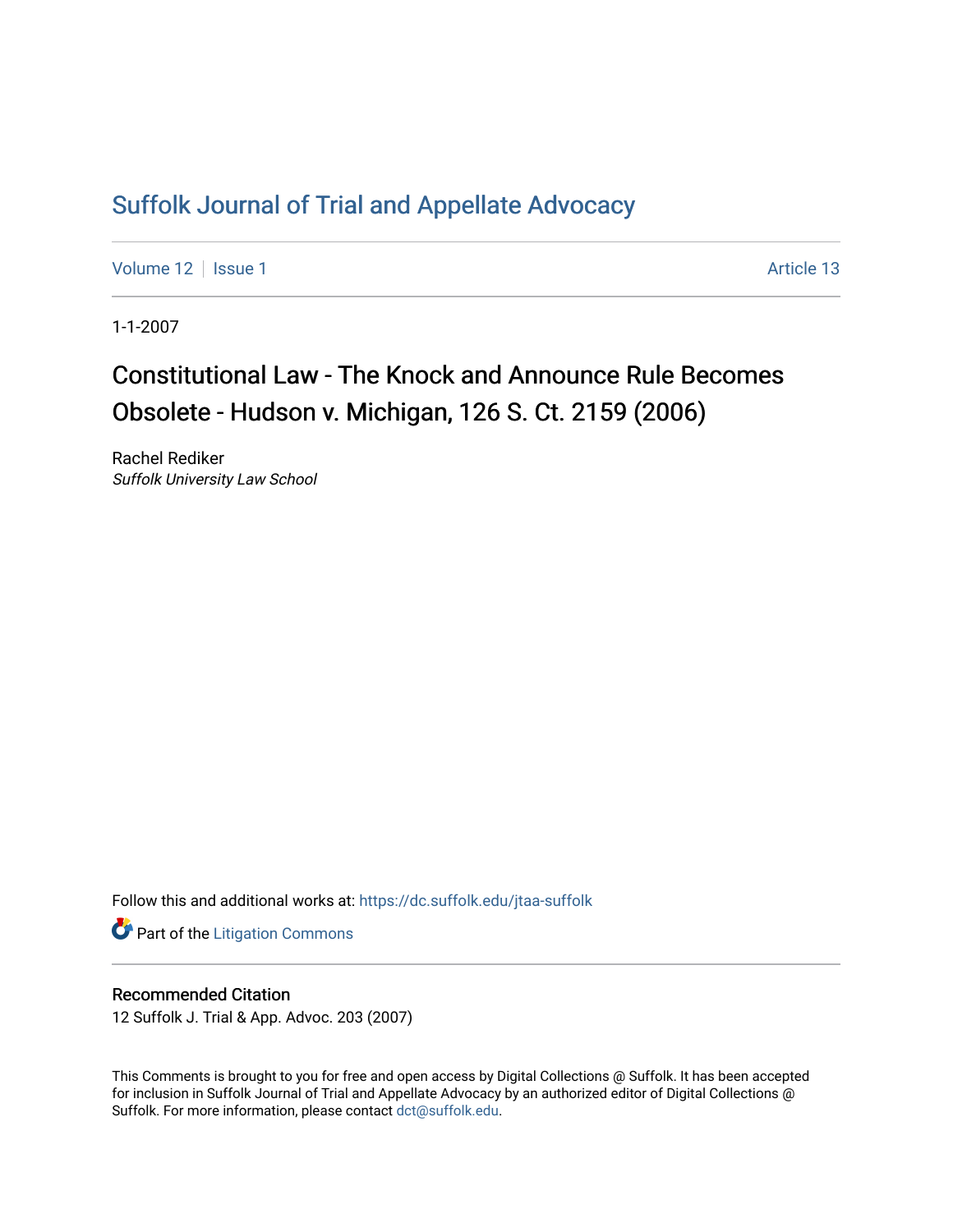### **CONSTITUTIONAL LAW - THE "KNOCK AND ANNOUNCE" RULE BECOMES OBSOLETE -** *HUDSON V. MICHIGAN,* **126 S. CT. 2159 (2006)**

The Fourth Amendment prohibits law enforcement officers from conducting unreasonable searches and seizures of private citizens and their homes.<sup>1</sup> Fourth Amendment jurisprudence has long recognized the "knock" and announce" rule, which requires that before entering a home with a warrant, police must first announce their presence and wait a reasonable time for residents to open the door.<sup>2</sup> Traditionally, courts have used the federal exclusionary rule as a tool to discourage Fourth Amendment violations by police officers.3 In *Hudson v. United States,4* the Supreme Court considered whether the exclusionary rule could be applied to violations of the knock and announce rule.<sup>5</sup> The Court held that the exclusionary rule was inapplicable and that violations of the knock and announce rule did not warrant suppression of evidence subsequently recovered.<sup>6</sup>

On August 27, 1998, Detroit police officers arrived at Booker Hudson's home with a warrant permitting them to search for both firearms

U.S. CONST. amend. IV; Terry v. Ohio, 392 U.S. 1, 9 (1968) (holding that the Fourth Amendment protects against unreasonable searches and seizures).

<sup>2</sup>Wilson v. Arkansas, 514 U.S. 927, 929 (1995) (holding that the knock and announce rule forms part of the Fourth Amendment reasonableness inquiry).

**<sup>3</sup>**Weeks v. United States, 232 U.S. 383, 398 (1914) (adopting the Fourth Amendment exclusionary rule); Clifford S. Fishman, *Electronic Tracking Devices and the Fourth Amendment,* 34 **CATH.** U. L. REv. 277, 284 (1985) (noting purpose of the exclusionary rule is to deter law enforcement officials from conducting unlawful searches and seizures in violation of the Fourth Amendment). *See also* Mapp v. Ohio, 367 U.S. 643, 660 (1961) (holding the exclusionary rule also applies to state courts via the Fourteenth Amendment).

 $^{4}$  126 S. Ct. 2159 (2006).

*<sup>5</sup> Hudson,* 126 **S.** Ct. at 2162 (identifying issue Court considered in *Hudson).*

**<sup>6</sup>***Hudson,* 126 S. Ct. at 2168 (holding suppression is an unwarranted remedy for knock and announce violations); *see infra* notes 38-46 and accompanying text (discussing Court's reasoning for holding exclusionary rule inapplicable to knock and announce violations).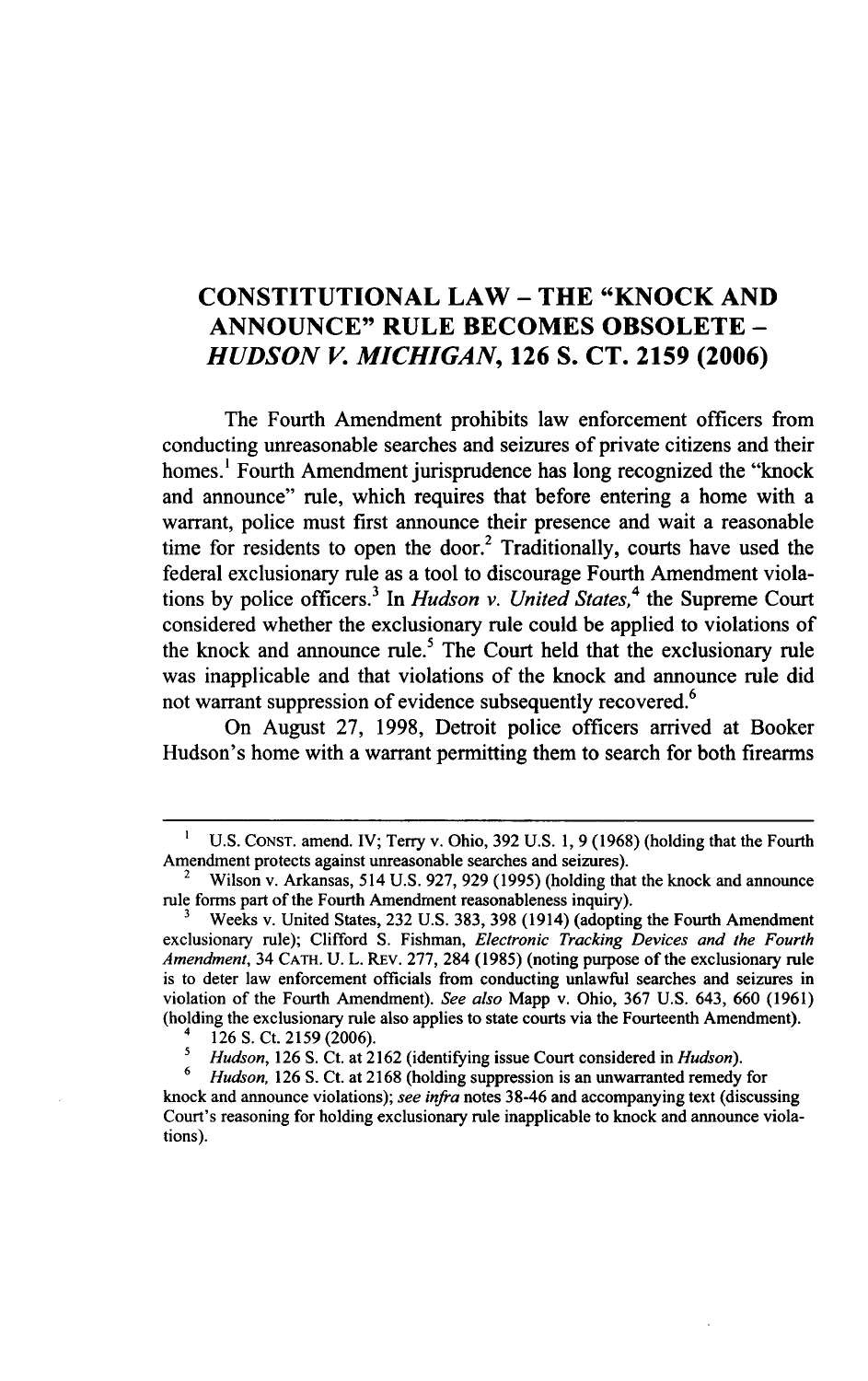and drugs.<sup>7</sup> The police announced their presence and waited less than five seconds before entering through an unlocked door.<sup>8</sup> Upon searching the home, the police recovered a loaded gun and large amounts of cocaine.<sup>9</sup> Hudson was charged with unlawful drug and firearm possession in violation of Michigan law.<sup>10</sup> In a pretrial motion to suppress the incriminating evidence, Hudson argued that by not waiting a reasonable amount of time before entering his residence, the Detroit police violated his Fourth Amendment rights because they failed to observe the knock and announce rule. **"**

The Michigan trial court granted Hudson's motion to suppress.<sup>12</sup> On interlocutory review, however, the Michigan Court of Appeals reversed the trial court's ruling.<sup>13</sup> After the Michigan Supreme Court denied leave to appeal, Hudson was convicted of drug possession.<sup>14</sup> Hudson appealed a second time, arguing that the drugs recovered in violation of the Fourth Amendment should have been excluded, but the Michigan Court of Appeals rejected his appeal and affirmed his conviction.<sup>15</sup> In June 2005, the United States Supreme Court granted certiorari to address the question of whether the exclusionary rule applies to violations of the

*Hudson*, 126 S. Ct. at 2162. When the police entered Hudson's home, he was sitting in a chair. *Id.* Wedged underneath the chair's cushion the police discovered a loaded gun. *Id.* The police officers also discovered cocaine rocks inside Hudson's pockets. *Respondent's Brief supra* note 7, at 1.

<sup>10</sup> *Hudson*, 126 S. Ct. at 2162.

*11 Hudson,* 126 **S.** Ct. at 2162 (outlining Hudson's argument on appeal). Hudson argued that because the police entered his home a mere three to five seconds after knocking and announcing their presence, the knock and announce rule was violated. *Id.* Hudson further argued that this knock and announce violation transgressed his Fourth Amendment rights and as a remedy for this violation, the evidence subsequently recovered during the search of his home should be inadmissible in court. *Id.*

<sup>12</sup> Hudson, 126 S. Ct. at 2162 (laying out procedural history of case).

<sup>13</sup> *Hudson*, 126 S. Ct. at 2162. The Michigan Court of Appeals relied on recent Michigan Supreme Court precedent holding that suppression of evidence is an inappropriate remedy for knock and announce violations. *Id.*

<sup>14</sup> *Id.* (laying out procedural history of case).

*5*<br>*5 Id.* The Michigan Court of Appeals reiterated for a second time that it is bound by the Michigan Supreme Court cases holding that the exclusionary rule should not be invoked for knock and announce violations. People v. Hudson, No. 246403, 2004 Mich. App. LEXIS 1681, at \*2 (Mich. Ct. App. June 17, 2004). The Michigan Supreme Court declined to review the case. People v. Hudson, 692 N.W.2d 385 (Mich. 2005).

*Hudson*, 126 S. Ct. at 2162 (reviewing facts presented at trial); Respondent's Brief on the Merits at 1, Hudson v. Michigan, 126 S. Ct. 618 (2005) (No. 04-1360) [hereinafter *Resepondent's Brie].*

*Hudson,* 126 S. Ct. at 2162. After announcing their presence, the police waited approximately three to five seconds before entering Hudson's house. *Id.* The police officers did not wait for someone inside to open the door. Neither did they hear any noise from inside the house. *Respondent's Brief, supra* note 7, at 1. The entering police officer had on a prior occasion been shot while executing a search warrant. *Id.*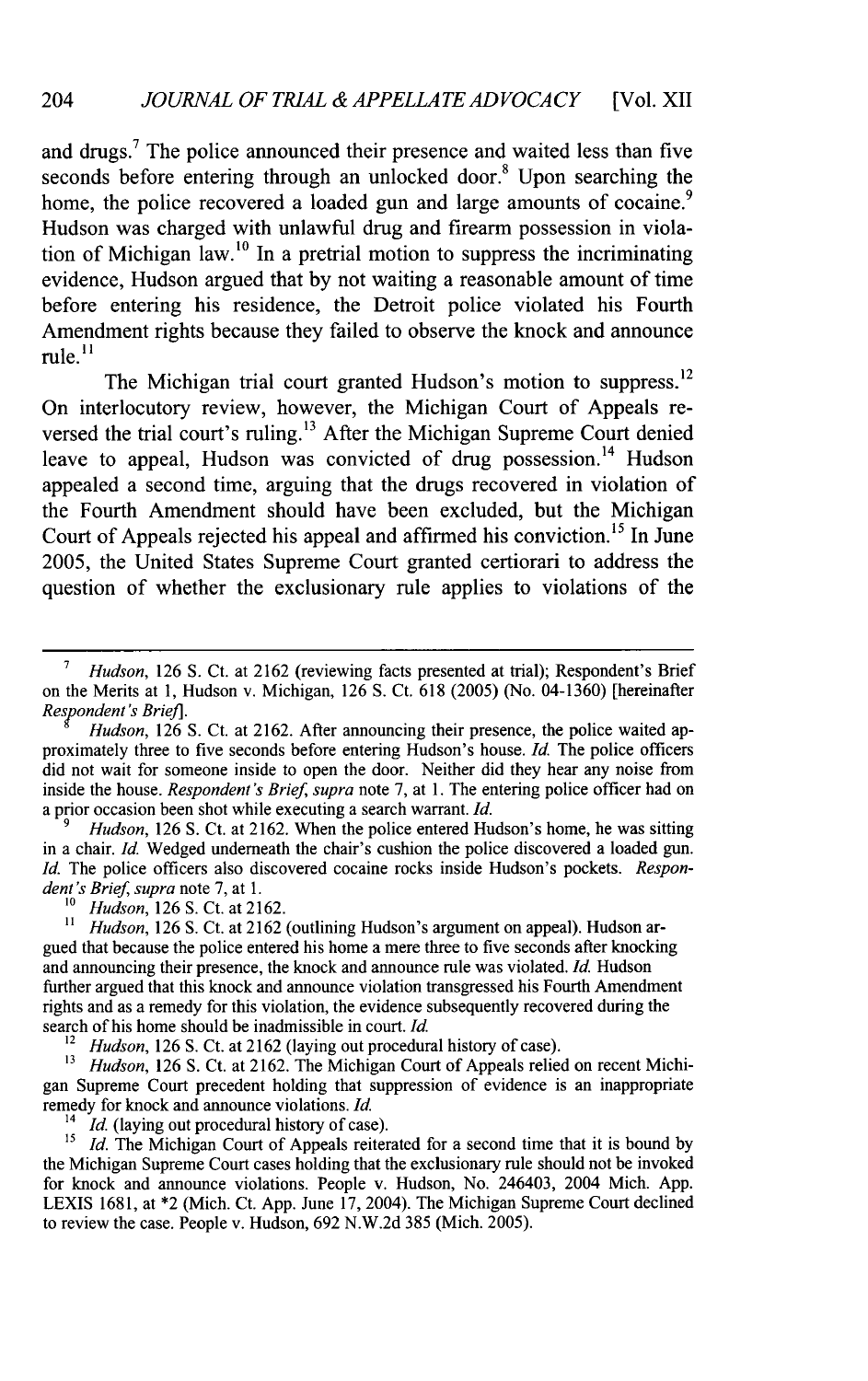knock and announce rule.<sup>16</sup> After considering the alternative remedies available for knock and announce violations and examining the relationship between the exclusionary rule and the interests protected by the knock and announce rule, the Supreme Court held that the exclusionary rule was an inappropriate remedy for knock and announce violations.<sup>17</sup>

The Founding Fathers drafted the Fourth Amendment to protect individuals and their homes from unreasonable searches and seizures because they recognized the need to preserve the personal privacy and sanctity of one's body and home.<sup>18</sup> In doing so, however, they provided no mechanism by which the Fourth Amendment's provisions should be implemented or enforced.<sup>19</sup> Nearly a century ago in *Weeks v. Unites States*,<sup>20</sup> the United States Supreme Court adopted the exclusionary rule as an appropriate remedy for such violations.<sup>21</sup> While not the only redress available, the exclusionary rule appears to be the one truly effective tool for preventing law enforcement officials from infringing upon individuals' Fourth Amendment rights.<sup>22</sup> The exclusionary rule functions as an incen-

19 Segura v. United States, 468 U.S. 796, 828 n.22 (1984) (Stevens, J., dissenting) (acknowledging that the exclusionary rule is not constitutionally mandated). *See* United States v. Calandra, 414 U.S. 338, 348 (1974) (noting the Fourth Amendment does not require the court to adopt all means necessary to deter police misconduct).

232 U.S. 383 (1914).

<sup>21</sup> Weeks v. United States, 232 U.S. 383, 398 (1914) (establishing the exclusionary rule). The *Weeks* Court held that evidence seized from the defendant's home without a search warrant in violation of the Fourth Amendment should be suppressed. *Id.* The Court noted that the Fourth Amendment protects the highly valued sanctity of every citizen's home by limiting the government's power. Id. at 390-92. It reasoned that if evidence seized in violation of the Fourth Amendment could be used against a citizen accused of a crime, the Fourth Amendment would be rendered meaningless. *Id.* at 393. *See also* Colorado v. Connelly, 479 U.S. 157, 166 (1986) (recognizing that the purpose of the exclusionary rule is to deter future violations of the Constitution).

See 42 U.S.C. § 1983 (2000) (granting private citizens whose Fourth Amendment rights have been violated standing to sue government officials); Nix v. Williams, 467 U.S. 431, 446 (1984) (acknowledging the existence of "significant disincentives" discouraging police from illegally seizing evidence other than the exclusionary rule). The court listed some possible disincentives other than the exclusionary rule, such as departmental discipline and civil liability. *Nix,* 467 U.S. at 446 (citing Bivens v. Six Unknown Federal Narcotics Agents, 403 U.S. 388, 397 (1971)). *But see, e.g.,* Terry v. Ohio, 392 U.S. 1, 12 (1968) (defining deterrent purpose of exclusionary rule). The *Terry* Court held that "the rule excluding evidence seized in violation of the Fourth Amendment has been recognized

<sup>16</sup> 126 S. Ct. at 2162; Hudson v. Michigan, 125 **S.** Ct. 2964 (2005).

<sup>17 126</sup> S. Ct. at 2162.<br><sup>18</sup> See Hawis v. Units

<sup>18</sup>*See* Harris v. United States, 331 U.S. 145, 198 (1947) (suggesting that the Founders viewed right to privacy as "indispensable to individual dignity and self-respect"); Nathan Vaughan, Note, *Overgeneralization of the Hot Pursuit Doctrine Provides Another Blow to the Fourth Amendment in* Middletown v. Flinchum, 37 AKRON L. REV. 509, 513 (2004) (examining purpose of the Fourth Amendment). Vaughan concludes that the longstanding history of respect for personal privacy in the home implies that the creation of the Fourth Amendment was an attempt to preserve and secure citizens' rights to privacy in their homes. *Id.*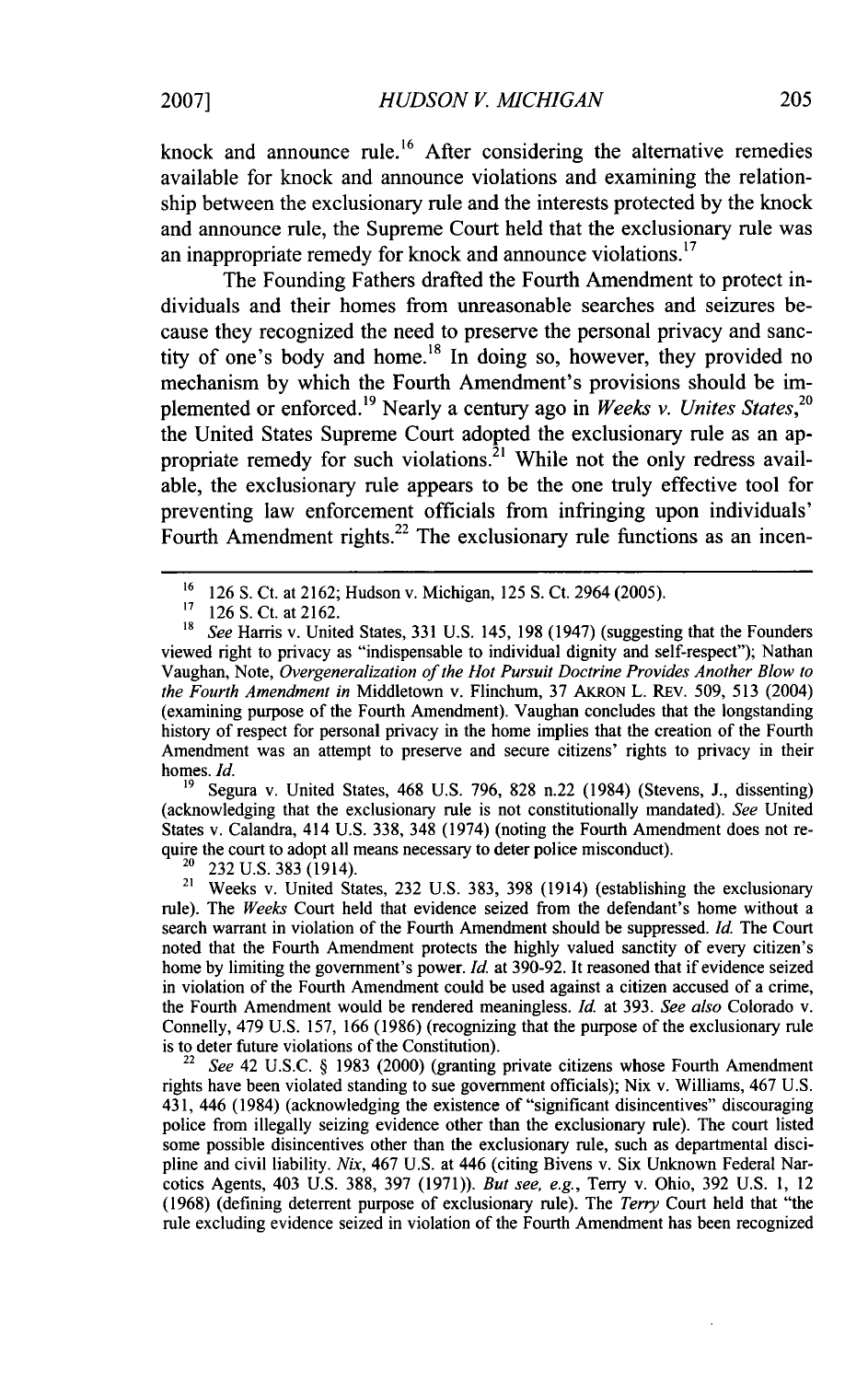tive for police officers to comply with the Fourth Amendment.<sup>23</sup>

While the Court has invoked the exclusionary rule in a broad range of cases, it has not been blind to the rule's costs, and occasionally the Court finds that these costs outweigh the benefits.<sup>24</sup> As a result, the Supreme Court has subsequently narrowed the scope of the exclusionary rule originally set forth in *Weeks.<sup>25</sup>*Evidence recovered in violation of the Fourth Amendment is traditionally referred to as "the fruit of the poison-

exclusionary rule is "to deter-to compel respect for the constitutional guarantee...by removing the incentive to disregard it"). *See generally* Myron W. Orfield, Jr., Comment, *The Exclusionary Rule and Deterrence, An Empirical Study of Chicago Narcotics Officers,* 54 **CHI.** L. REv. 1016 (1987) (emphasizing the important role the exclusionary rule plays in ensuring police officers comply with the Fourth Amendment). After interviewing Chicago detectives, Orfield concluded that the exclusionary rule "had significant deterrent effects... [it] changed police, prosecutorial, and judicial procedures.. .it educated police officers in the requirements of the Fourth Amendment and punished them when they violated those requirements." Id. at 1017.

*See* United States v. Wong Sun, 371 U.S. 471 (1963) (applying the exclusionary rule when the evidence is both a direct and indirect product of the constitutional violation). *But see* Colorado v. Connelly, 479 U.S. 157, 166 (1986) (cautioning against expanding the scope of the exclusionary rule). The *Connelly* Court recognized the significant costs the exclusionary rule has on both society's interest and law enforcement interests. *Id;* United States v. Ceccolini, 435 U.S. 268, 278 (1977) (acknowledging the Court must "balance the interests involved" before applying the exclusionary rule). The *Ceccolini* Court noted society's strong interest in seeking the truth and the importance of making available all relevant evidence to the trier of fact. *Ceccolini,* 435 U.S. at 278 (quoting Michigan v. Tucker, 417 U.S. 433, 450-51 (1974)); United States v. Calandra, 414 U.S. 338, 348 (1974) (noting a balancing process must occur when determining where the exclusionary rule may be appropriately applied). The *Calandra* Court weighed the potential costs of extending the scope of the exclusionary rule against the police misconduct deterrent effect that arises from the rule. *Calandra,* 414 U.S. at 349; *Mapp,* 367 U.S. at 659 (noting use of the exclusionary rule may lead to criminals going free); Nardone v. United States, 308 U.S. 338, 340 (1939) (stating that any claim for the exclusion of evidence must be justified by an overriding public policy in "the Constitution or law of the land"). *See also* Wesley MacNeil Oliver, *Toward a Better Categorical Balance of the Costs and Benefits of the Exclusionary Rule,* 9 **BUFF.** CRIM. L. REv. 201, 229 (2005) (suggesting the truth seeking process always trumps the deterrent interest in suppressing evidence).

**25** 232 U.S. at 398 (1914). *See* Oliver, *supra* note 24, at 234 (acknowledging the significant limitations placed on the application of the exclusionary rule, even when a constitutional violation has occurred).

as a principal mode of discouraging lawless police conduct." *Id.* (citing *Weeks,* 232 U.S. at 391-93); Mapp v. Ohio, 367 U.S. 643, 652 (1961) (noting alternative mechanisms to exclusionary rule for enforcing Fourth Amendment rights have proven "worthless and futile"); *Weeks,* 232 U.S. at 393 (reasoning that if evidence seized in violation of the Fourth Amendment could be used against an individual accused of a crime, the Fourth Amendment would be rendered meaningless); Vaughan, *supra* note 18, at 543 n.214 (suggesting local police departments are unable to control levels of police brutality and corruption themselves); Robin L. Gentry, Note, *Why Knock? The Door Will Inevitably Open,* 46 WAYNE L. REv. 1659, 1686-87 (2000) (concluding it would be futile to rely on a statute imposing criminal liability for knock and announce rule violations as an effective deterrent).<br><sup>23</sup> See Elkins v. United States, 364 U.S. 205, 217 (1960) (noting that the purpose of the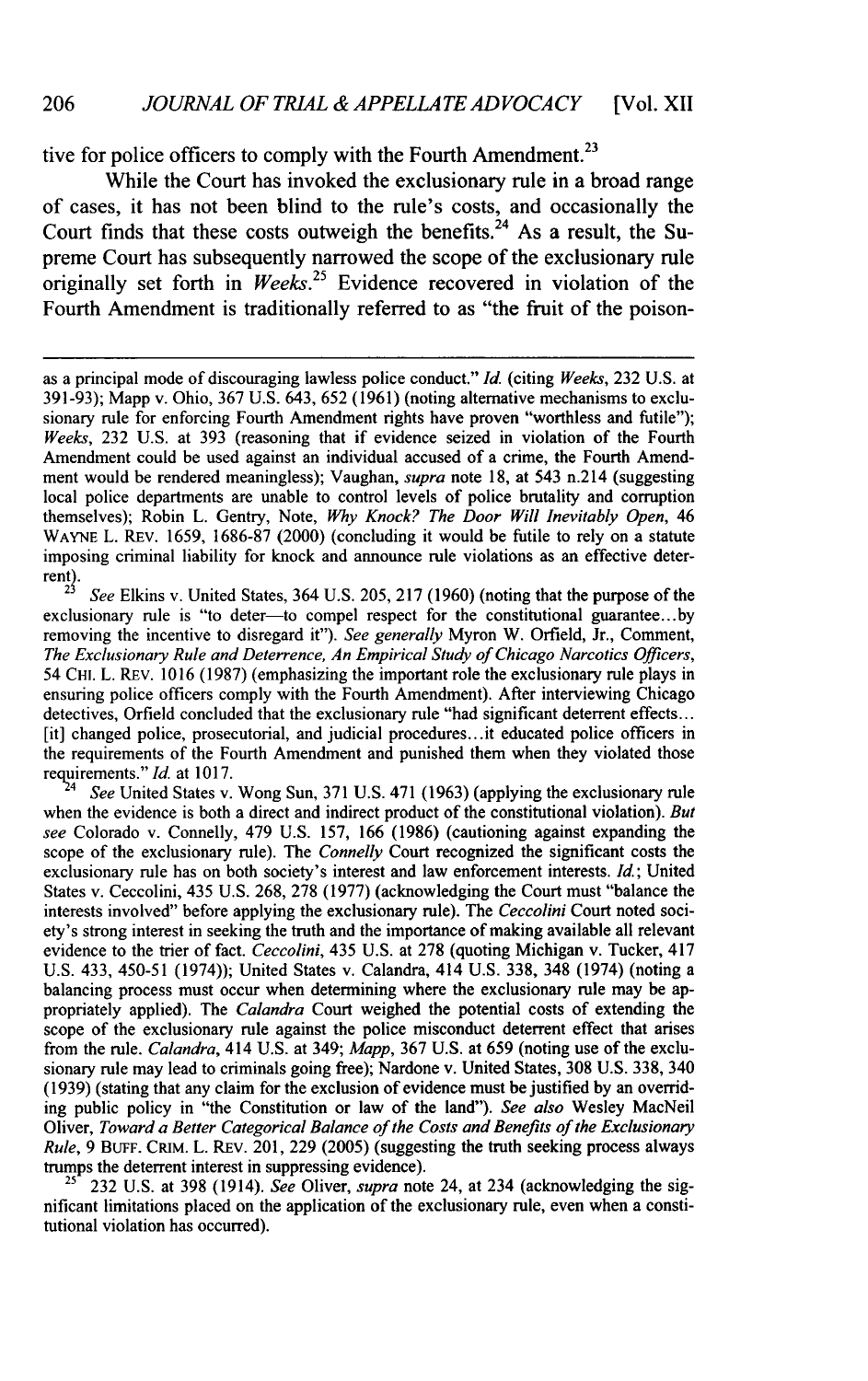ous tree" and is inadmissible.<sup>26</sup> However, if the evidence recovered is far enough removed from the original Fourth Amendment violation so as to "purge itself from the original taint," it may still be admissible.<sup>27</sup> The Court has given some guidance as to what circumstances allow evidence to be "purged from the original taint," but has avoided the question of whether evidence recovered subsequent to a violation of the knock and announce rule is one of those circumstances.<sup>28</sup>

<sup>26</sup>*Nardone,* 308 U.S. at 341 (setting forth the term "fruit of the poisonous tree" to denote evidence obtained as a result of illegal conduct by law enforcement). The *Nardone* Court stated that if the accused can prove the evidence in the case against him is "the fruit of the poisonous tree," that evidence will be inadmissible unless the government can demonstrate that the evidence, instead, came from an origin independent from the illegal conduct. *Id.* at 341. *See also* New York v. Harris, 495 U.S. 14, 20 (1990) (concluding evidence came from an origin independent of illegal conduct). In this case, law enforcement, after knocking and announcing their presence, entered the defendant's home without a warrant. *Harris,* 495 U.S. at 15. The officers proceeded to ask the defendant questions regarding a murder, and the defendant reportedly admitted to the crime. *Id.* At that point, the defendant was arrested and brought to the police station, where he gave an incriminating statement. *Id.* The Court held that although the defendant's warrantless arrest in his home was a violation of the Fourth Amendment, the defendant's incriminating statement made later at the police station was admissible. *Harris,* 495 U.S. at 17. The Court reasoned that because the police had probable cause to arrest the defendant, the defendant was not unlawfully in custody when he was brought to the police station and therefore his statement was "the product of an arrest and being in custody," and not "the fruit of the fact that the arrest was made in the house rather than someplace else." Id. at 20.

See Nardone, 308 U.S. at 341 (setting forth method to determine when evidence seized subsequent to illegal behavior may be admissible). The Court held that evidence may be admissible regardless of illegal behavior by law enforcement when the connection between the illegal behavior and the subsequent seizure of evidence has become "so attenuated as to dissipate the taint." *Id. See also* Segura v. United States, 468 U.S. 796, 814 (1983) (applying analysis set forth in *Nardone).* In this case, police illegally entered a residence without a warrant because after continued surveillance they suspected illegal drug activity. *Segura,* 468 U.S. at 801. Because of the hour, the police were unable to immediately obtain a search warrant; therefore, the police secured the premises and waited for a valid search warrant before searching the residence and seizing incriminating evidence. *Id.* at 800. The Court held that although the police officers' initial entry into the residence was illegal, the valid search warrant would have been obtained regardless of the illegal entry, and therefore the warrant was a means "sufficiently distinguishable to purge the evidence of any such 'taint' arising from the entry." *Id.* at 814.

**<sup>28</sup>***See Nardone,* 308 U.S. at 341 (setting forth a causation limitation to exclusionary rule). The Court noted that the exclusionary rule may not apply when the connection between the constitutional violation and the subsequent seizure of evidence is "so attenuated as to dissipate the taint." *Id. See also* United States v. Wong Sun, 371 U.S. 471 (1963) (clarifying the causation limitation to the exclusionary rule). Police recovered incriminating evidence as a result of illegally obtained statements. *Wong Sun,* 371 U.S. at 479. The Court held that the test for exclusion is not whether the evidence sought to be excluded would have come to light "but for" the illegal police activity, but rather whether "granting establishment of the primary illegality, the evidence to which the instant objection is made has come at by exploitation of that illegality...."Id. at 488. *See also* Arizona v. Evans, 514 U.S. 1, 10-11 (1995) (holding the exclusionary rule inapplicable). The Court noted that the exclusionary rule should not be applied in situations where it would not result in appreciable deterrence of future constitutional violations by police. *Evans,* 514 U.S. at 10-11; United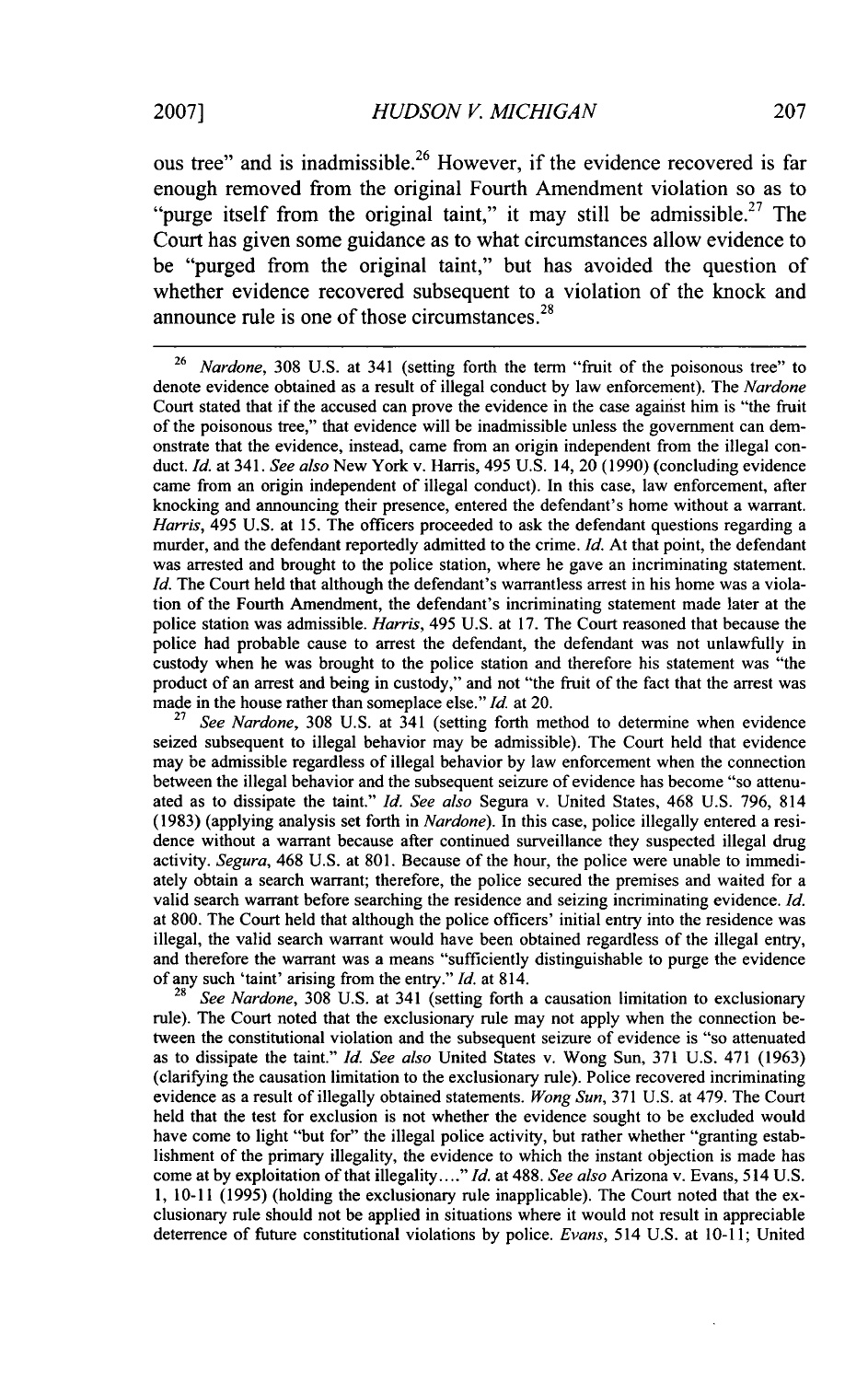#### 208 *JOURNAL OF TRIAL & APPELLATE ADVOCACY* [Vol. XII

The common law principle reflected in the knock and announce rule can be traced as far back as the seventeenth century.<sup>29</sup> Historically, the knock and announce rule has been deemed important for several reasons, such as avoiding the destruction of property, protecting police officers from physical violence, and safeguarding individual privacy and personal dignity.30 In *Wilson v. Arkansas,<sup>31</sup>*the Court recognized this longstanding

States v. Leon, 468 U.S. 897, 926 (1984) (setting forth the good faith exception). In *Leon,* police officers recovered evidence pursuant to what they believed to be a valid search warrant, but later was found to be unsupported by probable cause. *Leon,* 468 U.S. at 902-03. The Court held, however, that the evidence recovered by the police officers was still admissible because the officers acted in reasonable good faith reliance on the search warrant. *Id.* at 926; Nix v. Williams, 467 U.S. 431, 434 (1984) (setting forth the "inevitable discovery" doctrine). The defendant in *Nix,* who was accused of murder, led police to the victim's body during an illegal interrogation. *Nix,* 467 U.S. at 434-35. The Court held that because police were already searching for the victim's body in a nearby location, the evidence of the body's location was admissible on the theory that it would have been found absent the defendant's incriminating statements. *Id.* at 448. The Court reasoned that the exclusionary rule should not hurt the prosecution, but only ensure that the prosecution does not benefit from constitutional violations. *Id.* at 443; Silverthome Lumber Co. v. United States, 251 U.S. 385, 392 (1919) (creating the "independent source doctrine"). The Court noted that if knowledge of incriminating evidence could be obtained from an "independent source" unrelated to illegal conduct by the government, it may be admissible. *Silverthorne Lumber*

*Co.,* 251 U.S. at 392. <sup>29</sup>*See* Semayne's Case, 77 Eng. Rep. 194, 195-96 (K.B. 1603). *See also* Miller v. United States, 357 U.S. 301, 313 (1958) (noting that rule requiring prior notice of authority and purpose before forcefully entering a home is "a tradition embedded in Anglo-American law"); Randall S. Bethune, Note and Comment, *The Exclusionary Rule and the Knock-and-Announce Violation: Unreasonable Remedy for Otherwise Reasonable Search Warrant Execution,* 22 **WHITrIER** L. REv. 879, 881 (2001) (recognizing the knock and announce principle as "part of early American common law").

<sup>30</sup> See Wilson v. Arkansas, 514 U.S. 927, 935-36 (1995) (examining the history of the knock and announce rule). The Court recognized that the knock and announce rule has traditionally been justified as a means to prevent the destruction of property resulting from police forcefully entering a residence. *Id. See also* Richards v. Wisconsin, 520 U.S. at 393 n.5 (1997) (noting that compliance with the knock and announce rule gives residents the "opportunity to comply with the law and avoid the destruction of property"); Sabbath v. United States, 391 U.S. 585, 589 (1968) (examining reasons for knock and announce requirement). The Court noted that the reason police were generally required to announce themselves was to safeguard police officers from any physical violence that might result upon their surprise entry into a residence. *Sabbath,* 391 U.S. at 589; McDonald v. United States, 335 U.S. 451, 460-61 (1948) (Jackson, **J.,** concurring). Residents surprised by the unannounced entry of police officers may lash out with physical violence in self defense. *McDonald,* 335 U.S. at 460-61. Lastly, residents should be given the opportunity to prepare themselves for the entry of police officers. *Richards,* 520 U.S. at 393. Because of the high expectations residents have for privacy and safety inside their homes, "innocent citizens should not suffer the shock, fright, and embarrassment attendant upon an unannounced police intrusion." Ker v. California, 374 U.S. 23, 57 (1963); *Miller,* 357 U.S. at 313 (noting that every individual has a privacy interest within the home). The Court recognized that "every householder, the good and the bad, the guilty and the innocent, is entitled to the protection designed to secure the common interest against unlawful invasion of the home." *Miller,* 357 U.S. at 313.

<sup>31</sup> 514 U.S. 927 (1995).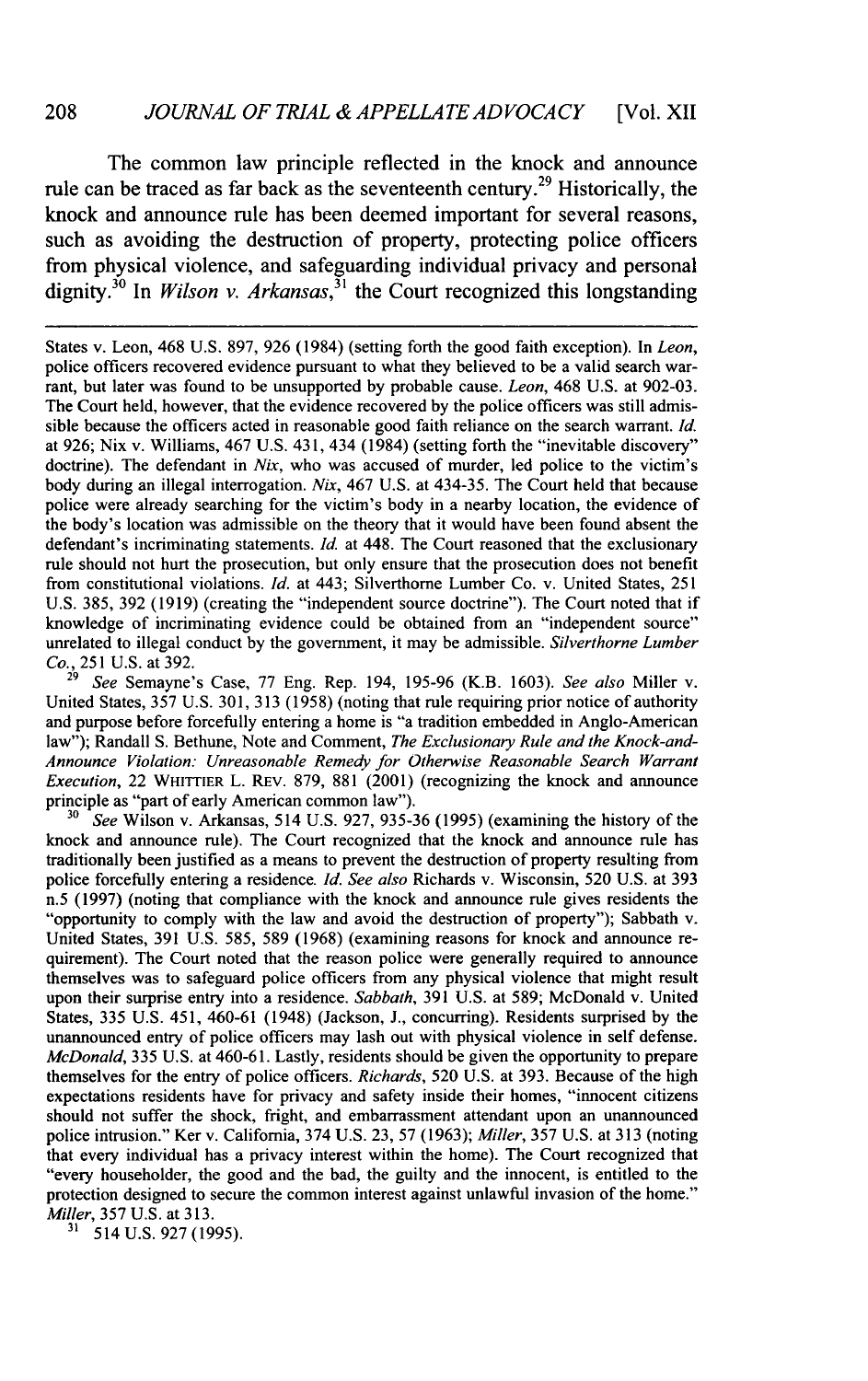rule and **held** that the Framers of the Constitution undoubtedly intended for the common law knock and announce principles to form part of a reasonableness inquiry under the Fourth Amendment.<sup>32</sup> The Court acknowledged that there may be certain exigent circumstances where it would be unreasonable for police officers to knock and announce their presence before entering one's home, but nevertheless left the responsibility of determining such circumstances to the discretion of lower courts.<sup>33</sup> Such broad discretion has not only left an inconsistency among lower courts as to when law enforcement officials have acted reasonably in disregarding the knock and announce rule, but has also created an inconsistency among lower courts regarding the question of the appropriate remedy when such a violation has occurred.<sup>34</sup> While some lower courts have found the answer to the lat-

**<sup>33</sup>***See Wilson,* 514 U.S. at 936 (establishing there are some exceptions to the knock and announce rule). The Court noted that it may be in the best interest of law enforcement officers to enter a residence unannounced in order to avoid physical violence that may result from a surprise entry. *Id.* Giving the example of an escaped prisoner, the Court stated that in some circumstances, knocking and announcing one's presence may be futile and unnecessary. *Id.* Lastly, the Court indicated that law enforcement officers would be reasonable in entering a residence unannounced if it meant that evidence would likely be destroyed if advance notice was given. *Id. See also* Richards v. Wisconsin, 520 U.S. 385, 394 (1997) (holding there can be no blanket exception to the knock and announce rule in drug cases). The *Richards* Court stated that "in each case, it is the duty of a court confronted with the question to determine whether the facts and circumstances of the particular entry justified dispensing with the knock-and-announce requirement." *Richards,* 520 U.S. at 394. *See, e.g.,* United States v. Ramirez, 523 U.S. 65 (1998) (holding that a "no knock" entry pursuant to a "no knock" warrant was reasonable under the circumstances and therefore not a violation of the Fourth Amendment). In *Ramirez,* police obtained a "no knock" warrant to enter a residence where they believed an escaped prison inmate was hiding. *Ramirez,* 523 U.S. at 68. In executing the warrant the police announced their presence on a loud speaker system and proceeded to enter the residence by breaking a window. *Id.* at 69. Although police did not locate the escaped inmate, they found illegally owned firearms in the possession of the owner of the residence. *Id.* The Court held that the police officers' "no knock" entry into the residence was reasonable under the dangerous circumstances and therefore no Fourth Amendment violation had occurred. *Id.* at 71.

**<sup>34</sup>***Compare* United States v. Langford, 314 F.3d 892, 894 (7th Cir. 2002) (holding that a violation of the knock and announce rule does not warrant suppression of evidence seized during the subsequent search), *and* Michigan v. Stevens, 597 N.W.2d 53, 64 (Mich. 1999) (holding that the exclusionary rule is an inappropriate remedy for knock and announce violations), *with* United States v. Bates, 84 F.3d 790, 795 (6th Cir.1996) (stating that

<sup>32</sup> *Wilson,* 514 U.S. at 934 (setting forth holding). In *Wilson,* police officers obtained a warrant to arrest the defendant and search her house. *Id.* at 929. When police arrived at the defendant's residence to execute the warrant, they entered through an unlocked screen door while simultaneously stating their identity and their purpose. *Id.* Inside the residence, police found both illegal narcotics and firearms. *Id.* The defendant filed a pretrial motion to suppress evidence seized during the search, arguing that the officers violated the knock and announce rule when they entered her house. *Id.* The *Wilson* Court held that the long recognized common law knock and announce principle formed a part of the Fourth Amendment reasonableness inquiry and therefore, police officers' failure to knock and announce their presence before entering a residence may, in some circumstances, amount to a constitutional violation. *Id.* at 930, 936.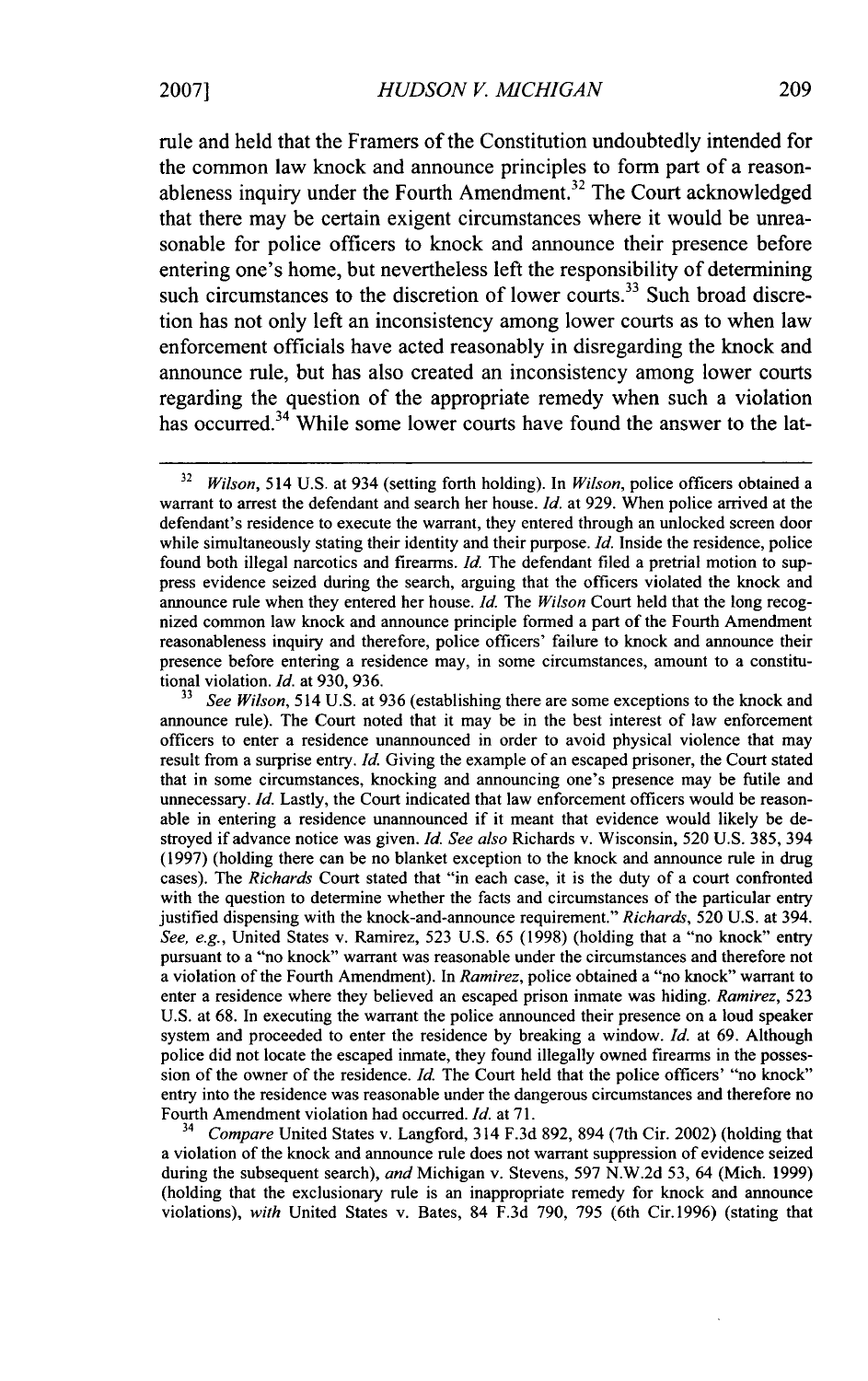ter problem encompassed within two Supreme Court cases, *Miller v. United States<sup>35</sup>*and *Sabbath v. United States,<sup>36</sup>*other lower courts have chosen not to follow those cases as binding precedent. $37$ 

In *Hudson v. Michigan,* the Supreme Court granted certiorari to determine whether a violation of the knock and announce rule requires that all evidence subsequently recovered during the search be excluded.<sup>38</sup> The exclusionary rule, the Court noted, must be used as a last resort given its substantial costs to society.<sup>39</sup> The Court explained that whether the exclu-

**<sup>37</sup>**In *Miller,* the police went to the defendant's home after receiving a tip that he was involved in drugs. 357 U.S. at 302-03. The police entered the home by ripping off the chain holding the door shut without stating their purpose or announcing their presence. *Id.* at 303- 04. The police then arrested the defendant and searched his home without an arrest or search warrant. *Id.* at 304. The police officers argued that they had probable cause to arrest the defendant and as a result, the incriminating evidence recovered after the arrest should be admissible. 357 U.S. at 304-05. The Court, however, held that because the defendant did not receive notice before the officers broke into his residence, in violation of the common law principle requiring police officer to knock and announce their authority and purpose, the evidence recovered after the arrest should have been suppressed. *Id.* at 313-14. Similarly, in *Sabbath,* police officers went to the defendant's home without a warrant and knocked, but only waited a few seconds before entering the premises through an unlocked door. *Sabbath,* 391 U.S. at 587-88. The Court held that because the police officers entered the defendant's home without announcing their identity and purpose, the subsequent arrest was invalid, and therefore the evidence seized during the search should not be admissible. *Id.* at 586. *See also Ramos,* 130 P.3d at 1172 (citing *Miller* and *Sabbath);* United States v. Langford, 314 F.3d 892, 894 (7th Cir. 2002) (failing to hold the exclusionary rule as applicable to knock and announce violations); Michigan v. Stevens, 597 N.W.2d 53, 64 (Mich. 1999) (holding the exclusionary rule is an inappropriate remedy for knock and announce violations).

**<sup>38</sup>**126 **S.** Ct. at 2162 (identifying issue presented). Before beginning its analysis, the Court noted that although the common law principle requiring law enforcement officers to announce their presence is an ancient one, there are exigent circumstances where it would not be necessary for officers to knock and announce before entering a residence. *Id.* In the case-at-bar, however, none of these exigent circumstances existed, and the Court acknowledged the prosecution's concession that police had violated the knock and announce rule when entering Hudson's residence. *Id.*

*Hudson*, 126 S. Ct. at 2163 (discussing the scope of the exclusionary rule). The Court examined precedent cautioning against the expansive use of the exclusionary rule. *Id.* Although earlier case law suggests a wide scope for the exclusionary rule, the Court acknowledged that such an approach has since been rejected. *Id. But see Hudson,* **126 S.** Ct. at **2175** (Breyer, J., dissenting) (opining that the circumstances are limited in which the exclusionary rule is not applied to Fourth Amendment violations). Justice Breyer stated that the Court has refused to suppress evidence when the application of the exclusionary rule

<sup>&</sup>quot;unless exigent circumstances exist, the failure of law enforcement officials to knock and announce their presence will render the evidence procured during the ensuing execution of a warrant inadmissible"), *and* United States v. Marts, 986 F.2d 1216, 1220 (8th Cir. 1993) (holding that exclusion is the only appropriate remedy for violations of the knock and announce rule), *and* State v. Ramos, 130 P.3d 1166, 1172 (Idaho Ct. App. 2005) (rejecting a claim that exclusion of evidence is not an appropriate remedy for a knock and announce rule violation).

**<sup>3&#</sup>x27;** 357 U.S. 301 (1958).

<sup>36 391</sup> U.S. 585 (1968).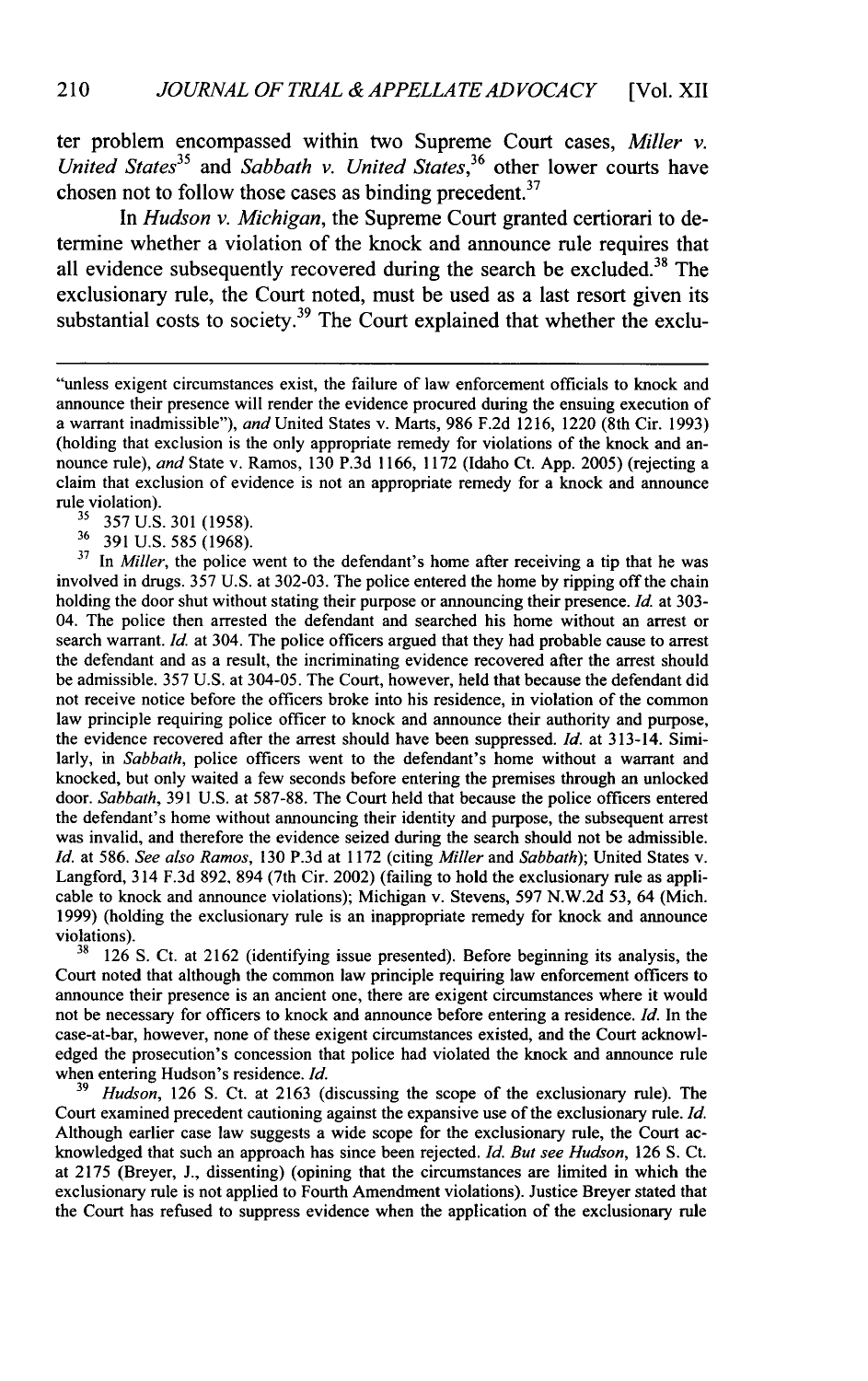sionary rule is invoked in a particular case is not directly tied to whether a Fourth Amendment violation has occurred.<sup>40</sup> While causation between the constitutional violation and the recovery of evidence is a necessary condition for the exclusion of evidence, the Court explained that causation alone is not sufficient to justify exclusion.<sup>41</sup> The Court explained that if the "but for" causation is "too attenuated" the exclusionary rule is inappropriate.<sup>42</sup> In order to determine when causation may be "too attenuated to justify exclusion," the Court directed its attention to the purpose of the knock and announce rule, holding that the interests protected by the rule have no relation to the subsequent seizure of evidence; therefore, the exclusionary rule is inapplicable to violations of the knock and announce rule.<sup>43</sup>

The Court next stressed that the exclusionary rule should only be applied "where its deterrence benefits outweigh its 'substantial social costs."<sup>44</sup> The Court concluded that the social costs of applying the exclusionary rule to knock and announce violations are considerable and that the "deterrence of knock and announce violations is not worth a lot."<sup>45</sup>

<sup>41</sup>*Hudson,* **126** S. Ct. at 2164 (establishing a standard greater than mere causation for application of the exclusionary rule). The Court explained that the question of whether the exclusionary rule may be appropriately invoked must be answered separately from the inquiry of whether the police violated a defendant's Fourth Amendment rights. *Id.* The Court cited precedent noting that it has never mechanically applied the exclusionary rule to every piece of evidence having a causal connection with police misconduct. *Id.* 

*Hudson,* **126** S. Ct. at 2164 (setting forth a limitation to the application of the exclusionary rule).

<sup>43</sup>*Hudson,* **126** S. Ct. at 2165. The Court explained that the knock and announce rule protects three interests, including the preservation of life and limb, the interest in preventing the destruction of property, and the interest in maintaining one's privacy and dignity. *Id.* The Court noted that these interests are quite different from the single interest vindicated **by** the exclusionary rule, which is shielding "potential evidence from the government's eyes" until a valid warrant has been issued. *Id. But see Hudson,* **126** S. Ct. at **2180** (Breyer, **J.,** dissenting) (stating that the majority's use of the word "attenuated" is inconsistent with case precedent). Justice Breyer noted that case precedent defines the word "attenuated" to mean that the discovery of evidence occurred "long after the unlawful behavior took place or in an independent way." *Id.* Justice Breyer then noted that the Court, instead of using the meaning given to "attenuated" in precedent, gave the word a new meaning when it held that "attenuation" may occur when the interest protected by the constitutional guarantee that has been violated would not be served by applying the exclusionary rule. *Id.*

*Hudson*, 126 S. Ct. at 2165 (using a balancing test to determine when the exclusionary rule may be appropriately applied).

<sup>5</sup> Hudson, 126 S. Ct. at 2165-66. The Court examined the value of deterring knock and announce violations by looking at the incentive police officers have to violate the rule. *Id.*

would not result in "appreciable deterrence" or where "admissibility in proceedings other than criminal trials was at issue." *Id.*

<sup>40</sup> *Hudson,* 126 S. Ct. at 2164 (setting forth a limitation to the application of the exclusionary rule). *But see id.* at 2173 (Breyer, J., dissenting) (quoting Mapp. v. Ohio, 367 U.S. 643, 655 (1961)) (noting the Court previously held that "all evidence obtained by searches and seizures in violation of the Constitution is, by that same authority, inadmissible in a state court").<br> $\frac{41}{1}$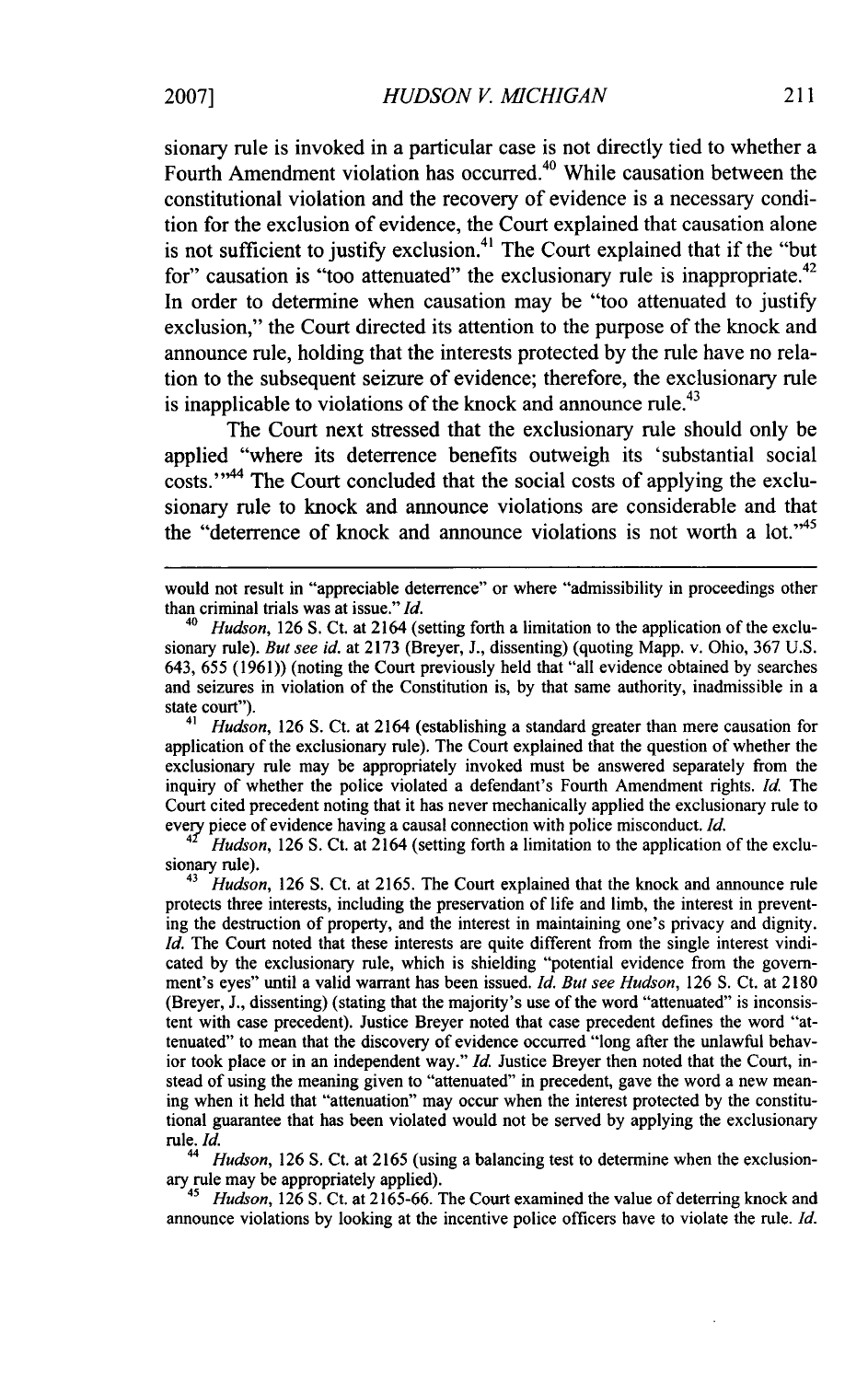There are several methods other than exclusion, the Court noted, to deter police from violating the knock and announce requirement.<sup>46</sup> In addition to a growing trend of internal police discipline for misconduct, police officers may be held civilly liable for their inappropriate actions.<sup>47</sup> Lastly, the Court compared the facts from the case-at-bar to previous jurisprudence as further assurance that suppression was unwarranted in the case-at-bar.<sup>48</sup>

The *Hudson* decision renders the knock and announce rule virtually meaningless.<sup>49</sup> Without the threat of suppression, law enforcement no longer has an incentive to comply with the rule.<sup>50</sup> The Court mistakenly justified its holding by relying on alternative methods such as civil liability and internal police discipline as proper deterrence.<sup>51</sup> The evidence overwhelmingly suggests, however, that these alternative methods are ineffective.<sup>52</sup> As a result, the right to expect privacy and sanctity in one's own home, which has been highly coveted throughout history, is diminished.<sup>53</sup>

While police officers have a strong incentive to violate a warrant requirement because it can lead to the seizure of evidence that would otherwise be unattainable, the Court opined that violation of the knock and announce requirement achieves very little. *Id.*

<sup>46</sup>*Hudson,* 126 S. Ct. at 2166-68 (noting there are factors to deter police misconduct other than the exclusionary rule). *But see Hudson,* 126 S. Ct. at 2171 (Breyer, **J.,** dissenting) (concluding that the Court's opinion "destroys the strongest legal incentive to comply with the Constitution's 'knock and announce' requirement"); *id* at 2174 (citing Mapp v. Ohio, 367 U.S. 643, 652 (1961)) (noting that the exclusionary rule is necessary because alternative methods used to enforce the Fourth Amendment's guarantees have, in the past, proved to be "worthless and futile").

<sup>47</sup>*Hudson,* 126 S. Ct. at 2166-68. *But see id.* at 2174 (Breyer, **J.,** dissenting) (noting the majority opinion fails to cite any cases where damages other than nominal damages were awarded as a result of knock and announce violations).

Hudson, 126 S. Ct. at 2168-70 (strengthening reasoning). The Court stated that because Segura v. United States, 468 U.S. 796 (1984), New York v. Harris, 495 U.S. 14 (1990), and United States v. Ramirez, 523 U.S. 65 (1998) all involved some form of illegal entry by law enforcement followed by the recovery of incriminating evidence, they were factually similar to the case-at-bar and therefore the case-at-bar warranted the same treatment given therein: no application of the exclusionary rule. *Hudson,* 126 **S.** Ct. at 2168. *But see id.* at 2171 (Kennedy, **J.,** concurring in part and concurring in the judgment) (doubting the relevance of *Harris, Segura,* and *Ramirez* to the case-at-bar). *See also supra* note 26 (laying out facts and legal analysis of *Harris); supra* note 27 (laying out facts and legal analysis *of Segura); supra* note 33 (laying out facts and legal analysis *of Ramirez).*

See Hudson, 126 S. Ct. at 2168 (holding that the exclusionary rule is an inappropriate remedy for knock and announce violations); *Hudson,* 126 **S.** Ct. at 2171 (Breyer, J., dissenting) (concluding that the Court's opinion "destroys the strongest legal incentive to comply with the Constitution's 'knock and announce' requirement").

*5 See supra* notes 22 and 23 and accompanying text (discussing the importance of the exclusionary rule in deterring police from violating the Constitution).

*51 See Hudson,* 126 **S.** Ct. at 2166-68 (noting there are alternative factors other than the exclusionary rule that serve to deter law enforcement from violating the Constitution). *See also supra* notes 46-47 and accompanying text.

52 *See supra* notes 22 and 23 accompanying text (citing literature and case law suggesting that that both civil remedies and internal police discipline are ineffective deterrents).

*See supra* notes 18 and 30 and accompanying text (noting the importance that society has placed throughout history on the right to privacy and sanctity in one's home).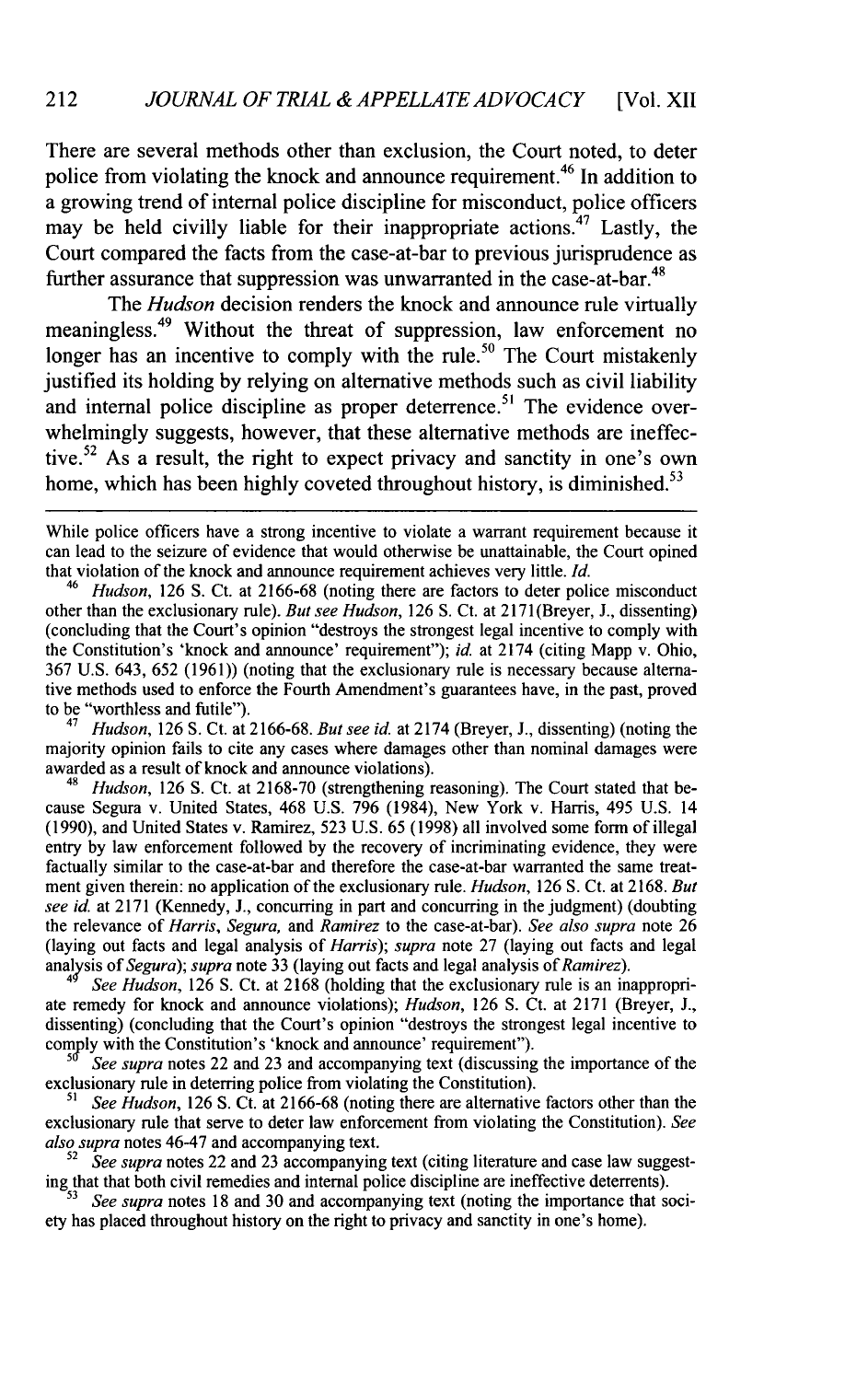Without an effective deterrent in place for knock and announce violations, the Court has essentially taken away a right that is guaranteed by the Fourth Amendment.<sup>54</sup> The Fourth Amendment prohibits unreasonable invasions of privacy, and the knock and announce rule is part of that reasonableness inquiry.<sup>55</sup> Contrary to the Court's belief, the interests that the knock and announce rule, and hence the Fourth Amendment, are intended to protect will no longer be protected without the application of the exclusionary rule.<sup>56</sup> Police officers are now more likely to enter residences without first knocking and announcing their presence, resulting in both the destruction of property and an increase in violence arising from the surprise and fright of an unexpected entry.<sup>57</sup>

Finally, the Court erred when it reached a conclusion that disregarded much of the relevant precedent.<sup>58</sup> The Court focused exclusively on the significant costs of the exclusionary rule and precedent narrowing the scope of its application while completely disregarding *Miller* and *Sabbath,* two Supreme Court cases where the court unmistakably suppressed evidence due to knock and announce rule violations.<sup>59</sup> While the Court was correct in recognizing that the scope of the exclusionary rule has been narrowed over time, the Court's analysis focused on precedent that did not discuss the knock and announce rule.<sup>60</sup> Instead, the Court should have fo-

**<sup>59</sup>***See supra* notes 39-44 and accompanying text (emphasizing that the exclusionary rule must be narrowly applied and that the rule's application has high social costs); *supra* note 37 and accompanying text (discussing *Miller* and *Sabbath).* In both *Miller* and *Sabbath*, the Court suppressed evidence seized by police after they had violated the federal statutory knock and announce requirement. *Supra* note 37.

**60** *See supra* notes 25-28 and accompanying text (discussing limitations to the application of the exclusionary rule). Although the Court relied on *Harris, Segura,* and *Ramirez* to help support its conclusion, none of these cases, unlike *Miller* and *Sabbath,* involved a knock and announce rule violation. *See supra* note 48 (Kennedy, J., concurring in part and concurring in the judgment) (doubting the relevance of the cases relied on by the majority). *See also supra* note 26 (laying out facts and legal analysis of *Harris); supra* note 27 (laying out facts and legal analysis of *Segura); supra* note 33 (laying out facts and legal analysis of

*<sup>54</sup>See supra* notes 22 and 23 and accompanying text (discussing the importance of the exclusionary rule in deterring police from violating the Constitution).

*<sup>55</sup>See supra* note 1 and accompanying text (noting that the Fourth Amendment protects against unreasonable searches and seizures); Wilson v. Arkansas, 514 U.S. 927, 934 (1995) (holding knock and announce principles form part of the reasonableness inquiry under the Fourth Amendment).

**<sup>56</sup>***See supra* note 43 and accompanying text (opining that the interests protected by the knock and announce rule are different from the single interest justified by the exclusionary rule).<br><sup>57</sup> *See supra* note 30 and accompanying text (discussing reasoning behind the knock

and announce rule). **<sup>58</sup>***See supra* note 37 and accompanying text (discussing *Miller* and *Sabbath).* In these

cases the Court suppressed evidence seized by police after they had violated the federal statutory knock and announce requirement. *Hudson,* 126 S. Ct. at 2171 (Breyer, **J.,** dissenting) (noting the Court's decision is unsupported by case precedent); *supra* note 37 and accompanying text.